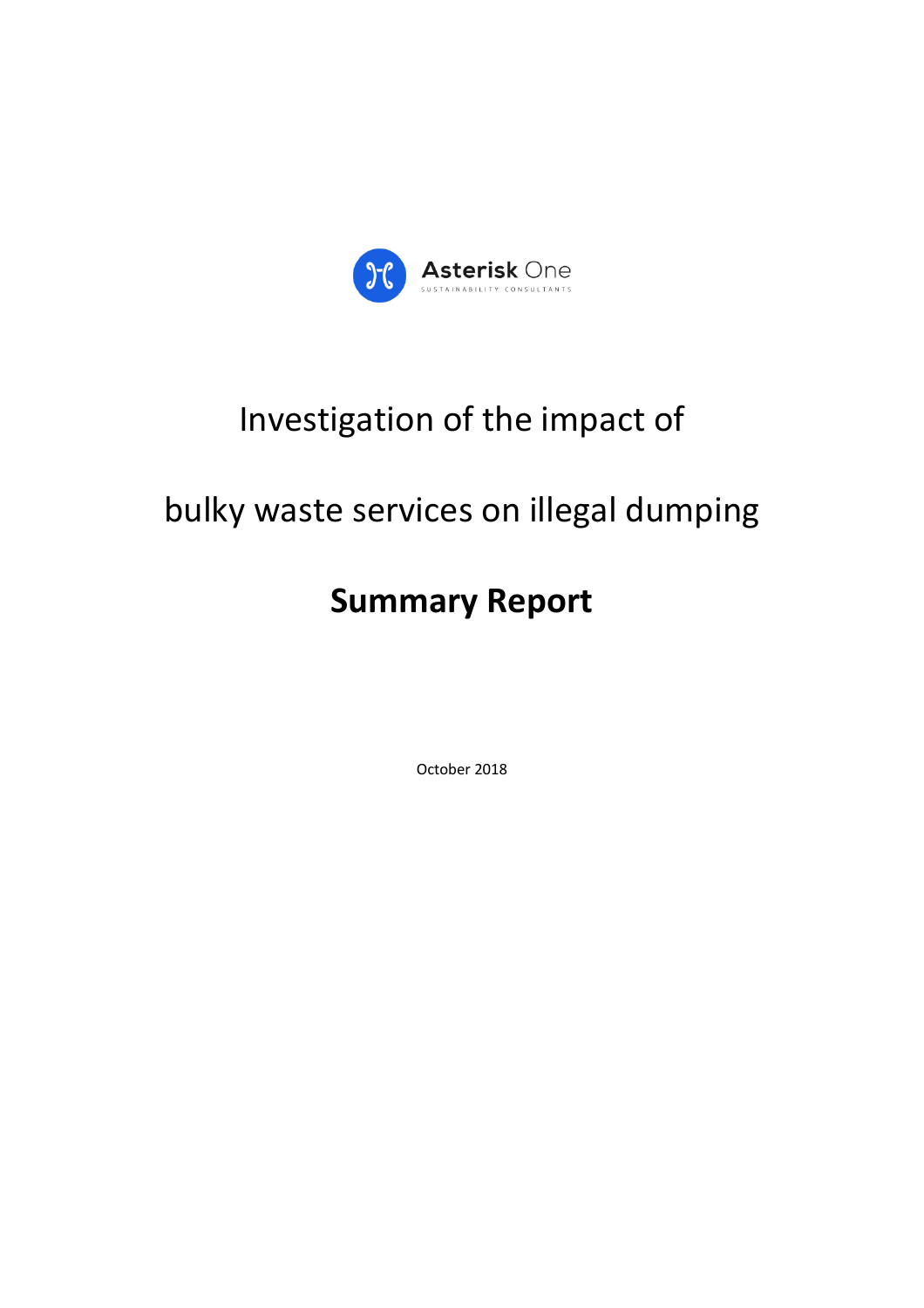## **Table of Contents**

| 2 <sup>7</sup> |  |
|----------------|--|
| 3 <sup>1</sup> |  |
| 4 <sup>1</sup> |  |
| 4.1            |  |
| 4.2            |  |
| 4.3            |  |
| 4.4            |  |
| 4.5            |  |
| 5.             |  |
| 5.1            |  |
| 5.2            |  |
| 5.3            |  |
| 5.4            |  |



Prepared for NSW EPA by Asterisk One 23 Yaringa Road, Castle Hill, NSW, 2154 consult@asteriskone.com.au 02 9659 0233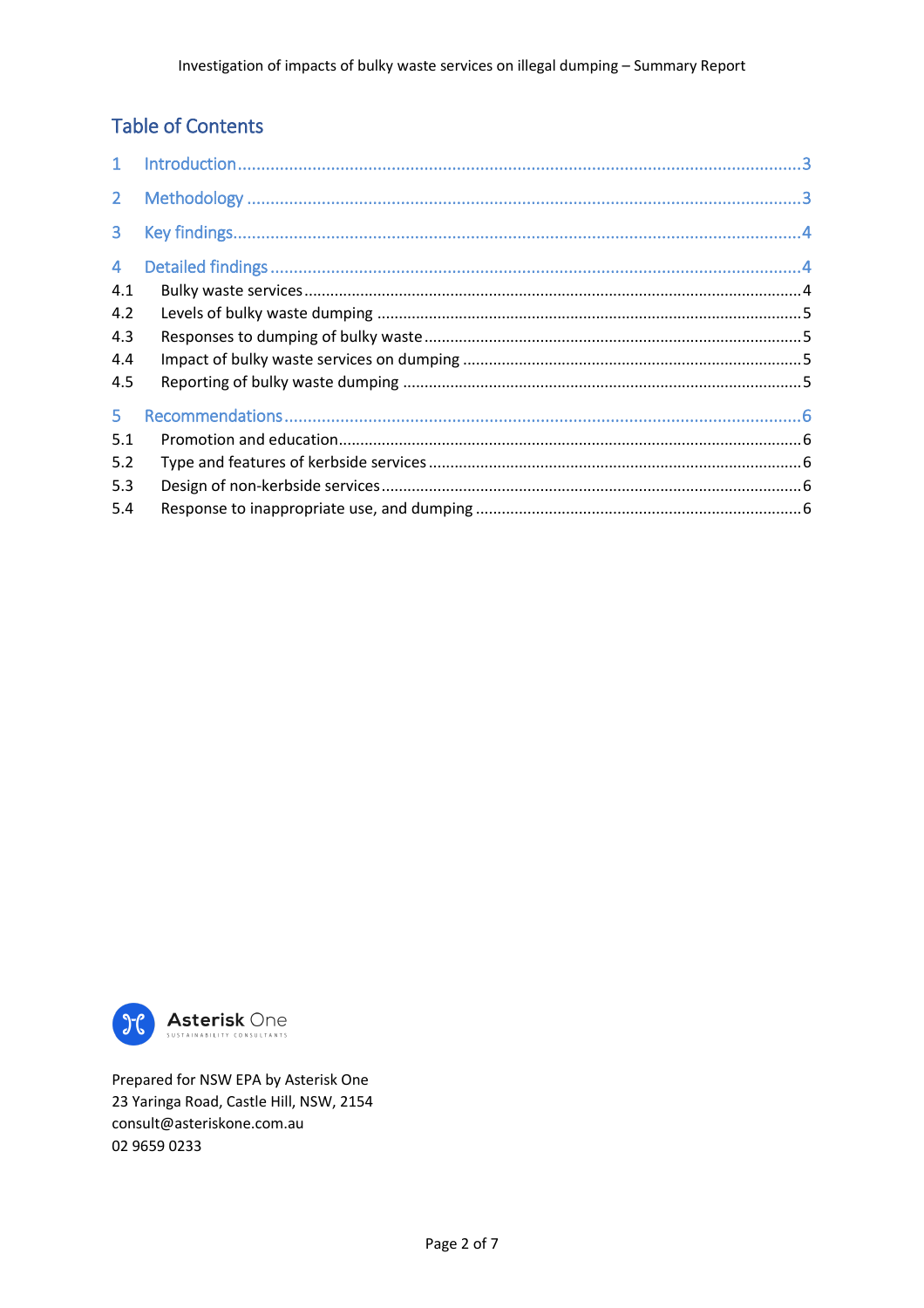# <span id="page-2-0"></span>1 Introduction

Combating illegal dumping is a key priority for the NSW Government and local communities. The government is committed to protecting local environments from pollution by reducing all types of illegal dumping incidents across the state by 30% by 2020.<sup>1</sup> The dumping of bulky waste, along with other types of Illegal dumping, is a significant waste management issue for local councils, and for the state of NSW, consuming significant resources and adversely affecting public health and amenity. One in 10 local councils spend more than \$500,000 each year on cleaning up and managing waste illegally dumped on kerbsides, bushland, and other public land<sup>2</sup>.

This research explored the link between bulky waste services provided by local councils in NSW, and the incidence and nature of illegal dumping of bulky waste at the kerbside. Bulky waste services differ widely in terms of the type of service offered, the materials collected, the quantities permitted, and the ways in which the service is promoted or advertised. The aim of the research was to identify opportunities to reduce illegal dumping through the way in which bulky waste services are designed and delivered.

# <span id="page-2-1"></span>2 Methodology

In this project, a bulky waste service was considered as collection from the kerbside of bulky nonputrescible items which would not normally fit into a kerbside bin. Bulky waste includes items such as furniture, household goods and appliances, metal items, whitegoods, e-waste, mattresses, carpet, wood, timber, garden vegetation, tyres, and car parts.

Councils were classified as Metro Inner (there were 15 in this classification), Metro Fringe (19), Regional City (30), Regional Shire (52), or Remote Shire (15). This simplified presentation of results and enabled regional differences to be observed.

Information on the characteristics of the bulky waste services provided by each council, and the council's attitude, approach, and allocation of resources to managing illegal dumping was obtained through of a review of council websites, and telephone interviews. Of 128 NSW local councils, 125 participated in the interviews, indicating a high level of interest in the project, bulky waste services, and illegal dumping.

Data on the quantities of materials collected in 2016-17 by councils via kerbside bulky waste services was obtained from the annual Local Government Waste and Resource Recovery Survey, and in a few cases adjusted using information from the telephone survey. The collection rate in kilograms per LGA household, and recycling as a percentage of the total quantity collected, were calculated.

Data for illegal dumping was obtained from both the RIDonline database – from 1 July 2014 to mid-March 2018, and from the Local Government Waste and Resource Recovery Surveys for 2015-16 and 2016-17, and used to estimate the average number of instances of dumping of bulky waste per 1,000 households in each council. Where RIDonline data was not available the gaps were filled using the Waste and Resource Recovery Survey data. The results were compared within regional groups to assign a level of bulky waste dumping: very low, low, average, high or very high. Trends were investigated but there were only 31 councils where a trend could be determined. Analysis therefore focused on the level of dumping.

 $\overline{\phantom{a}}$ 

<sup>1</sup> NSW EPA, NSW Illegal Dumping Strategy 2017–21, February 2018

<sup>2</sup> NSW EPA, Kerbside Dumping Qualitative Research Summary Report, March 2017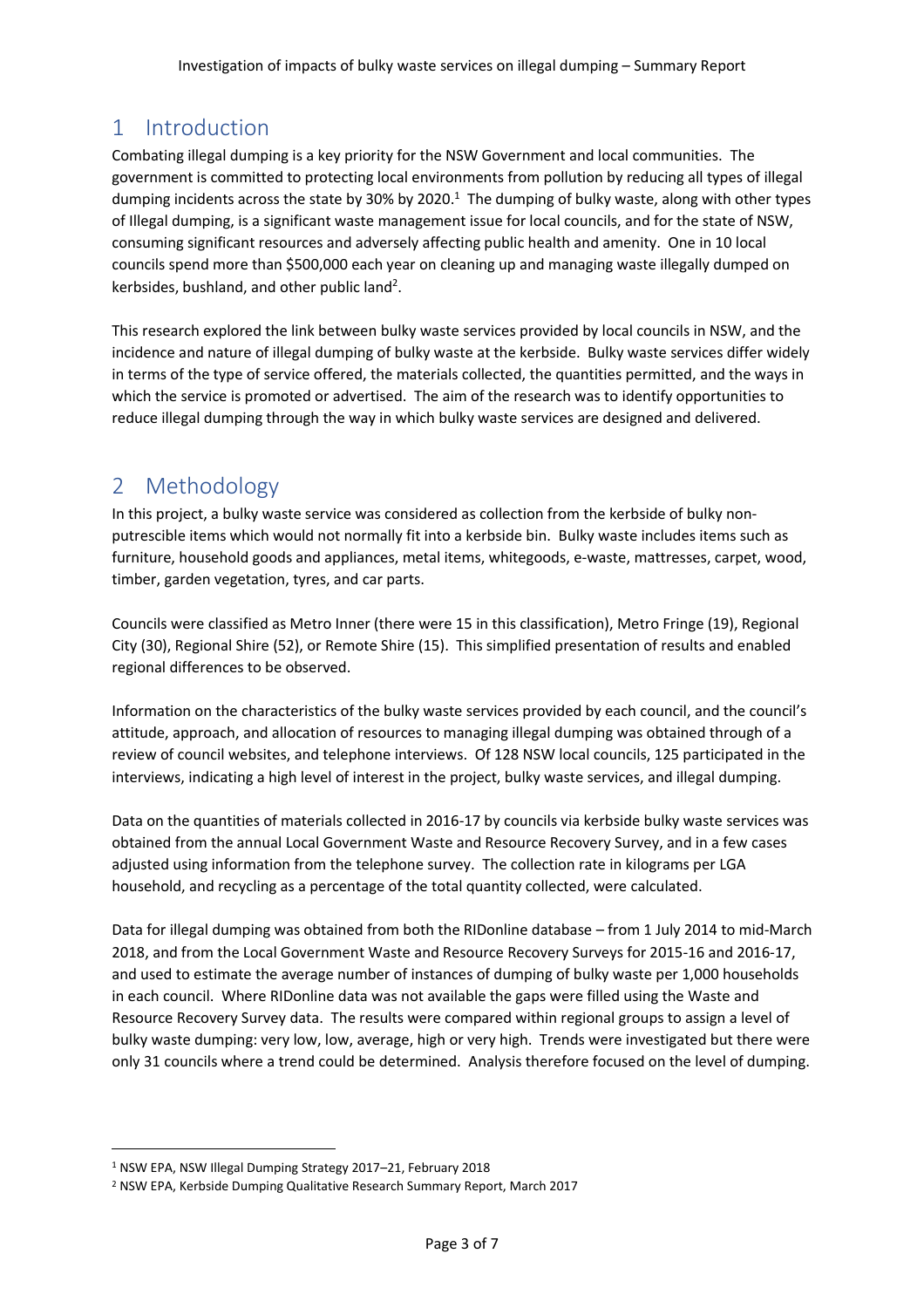## <span id="page-3-0"></span>3 Key findings

#### **The design of the collection service matters more than the type of service**

The research does not demonstrate a clear link between the type of bulky waste service offered (scheduled, pre-booked or both) and the amount of illegal dumping experienced.

#### **Lower size limits are associated with higher levels of dumping**

Pick-up volume limit does appear to be an influencing factor. Across all regions, a lower size limit appears to increase the level of bulky waste dumping, and a size limit of 3  $\text{m}^3$  or above appears to significantly reduce the level of dumping.

#### **Communicating about illegal dumping should be active and early**

Three quarters of councils consider that dumping of bulky waste on the kerbside is illegal, however, only half of these tell householders that it is.

Most councils with Very Low levels of illegal dumping actively inform householders before they use the bulky waste service that dumping material on the kerb is illegal.

#### **Active promotion of non-kerbside bulky waste services reduces bulky waste dumping**

Using active means of promoting non-kerbside bulky waste services offered appears to contribute to a much lower level of bulky waste dumping in areas where there are no kerbside bulky waste services.

#### **Informing and enforcing appropriate use of kerbside services appears to reduce dumping**

Across councils in all areas where the response to inappropriate use of a kerbside service is to collect the material, or return and enforce a request that the householder remove the material from the kerbside, the level of bulky waste dumping appears significantly lower.

#### **Councils typically offer more collections than residents use**

Across all regions, the average use of collection services was lower than what was available, indicating that households do not need as many services as on offer.

# <span id="page-3-1"></span>4 Detailed findings

## <span id="page-3-2"></span>4.1 Bulky waste services

60% of NSW councils provide some type of bulky waste service at the kerbside. All metropolitan councils provide a kerbside service, as do 60% of Regional Cities, 43% of Regional Shires and a quarter of Remote Shires. A pre-booked service is most common in Metropolitan and Regional Cities while scheduled services are favoured by Regional and Remote Shires.

Of the 40% of councils that do not currently provide a kerbside service, half had provided one in the past. The main reasons mentioned for ceasing, or not providing, a kerbside service included amenity, cost, lack of resources, and health and safety. Services provided instead of a kerbside service are mainly free dropoff of some items, second-hand shops, free drop-off at landfill, or free drop-off vouchers or days.

The number of kerbside pick-ups available in metropolitan councils vary widely, ranging from 1 to 26 prebooked pick-ups per year. Regional and remote councils provide either one or two pick-ups per year. Across all regions, the average use of services was lower than what was available, indicating that households do not need as many pick-ups as on offer. This discrepancy between availability and actual use is most evident in metropolitan councils offering pre-booked collections where the average use is just 0.7 pick-ups of the average 8.3 available per year.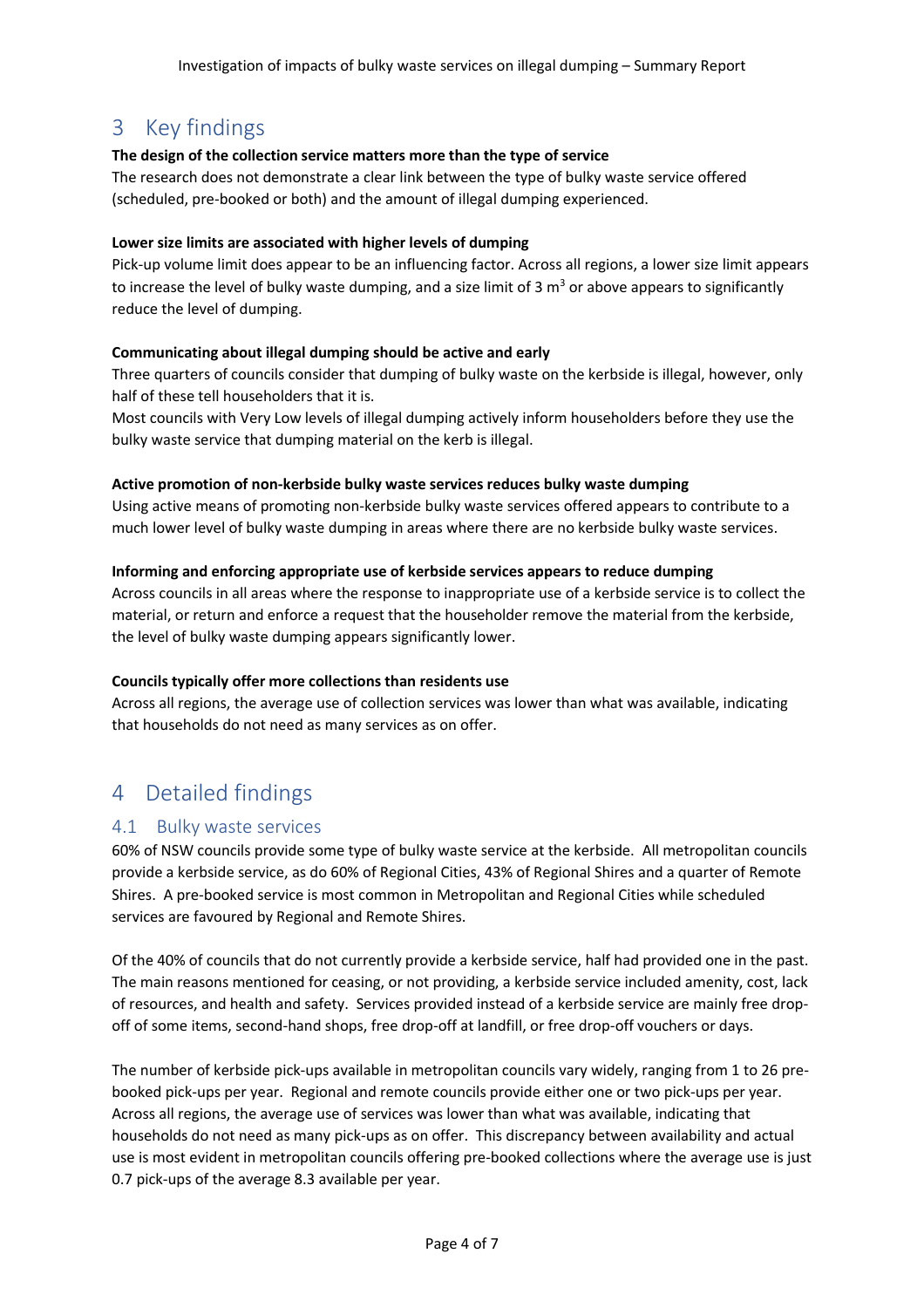In metropolitan councils, pre-booked services at \$61 per pick-up were cheaper than scheduled at \$79 per pick-up. The reverse is true in regional and remote councils where pre-booked services cost \$54 per pickup compared to \$41 per pick-up for scheduled services.

In all regions scheduled services have a much higher recycling rate than pre-booked services.

## <span id="page-4-0"></span>4.2 Levels of bulky waste dumping

Overall dumping of bulky waste is low but increasing slightly. Half of councils where there is data have low or very low levels of dumping, but a third have high or very high levels. Bulky waste – usually furniture, clothes or carpet – is the most common type of waste reported as illegally dumped in metropolitan councils and regional cities. In regional and remote shires, kerbside services appear to limit the dumping of bulky waste where they are provided.

## <span id="page-4-1"></span>4.3 Responses to dumping of bulky waste

Most councils consider dumping of bulky waste on the kerbside to be illegal, but few tell householders that it is, and of those that do tell them only a few tell them before they do it.

Following an incident of illegal dumping, 21% of councils will simply collect the dumped waste without investigation. Of those who do investigate and where the dumper can be identified half of all councils will ask the householder to remove the dumped waste. 11% of councils will use tape to indicate the dumping is under investigation.

83% of councils encourage residents to report illegal dumping, most commonly by their website, signs or posters (both RID and council branded types), and newspaper ads.

## <span id="page-4-2"></span>4.4 Impact of bulky waste services on dumping

It does not appear that the type of bulky waste service offered (scheduled, pre-booked or both) has an impact on the amount of illegal dumping of bulky waste. However, other factors do appear to reduce dumping including:

- A higher service size limit  $(> 3m<sup>3</sup>)$
- Offering at least two collections per year
- Informing and enforcing appropriate use of kerbside services
- Actively informing householders dumping of bulky waste on the kerbside is illegal
- Asking residents to remove bulky waste illegally dumped on the kerbside

Where kerbside services are not provided, there is evidence that dumping is reduced by:

- Providing free drop-off days rather than free drop-off vouchers or free drop-off of just some items
- Active promotion of non-kerbside bulky waste services.

## <span id="page-4-3"></span>4.5 Reporting of bulky waste dumping

There is a difference between the actual incidence of illegal dumping, and the reporting of it. The way councils respond to bulky waste on the kerbside can also affect reporting of it. For example, for booked or scheduled collections, removing it quickly reduces the likelihood that it is reported as illegally dumped. To ensure the most **accurate reporting**, action that councils could take are:

• Minimise the time the waste is left on the kerb – particularly if it is in a highly visible location (this stops booked or scheduled collections being reported and existing piles being added to);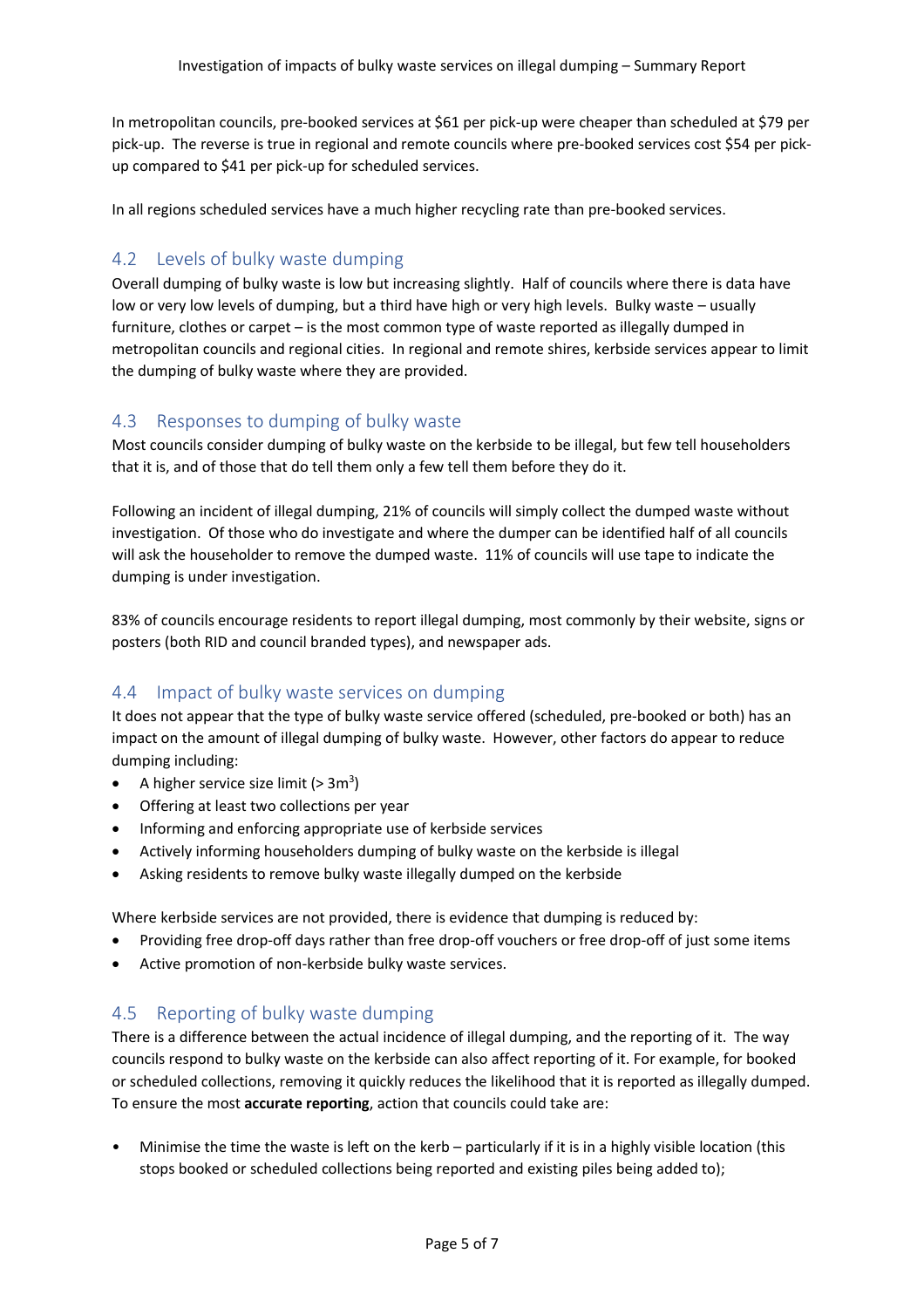- Seek to convey a sense of ownership of the waste, for example by taping, stickering or otherwise marking the waste to indicate that someone is responsible for it; and
- Actively educate and inform people about the way in which illegal dumping is managed, and, where appropriate, engaging them, in participating in that management.

The way councils define bulky waste dumping – for example, some councils provide a grace period before and after the scheduled collection date within which they do not consider the waste as illegally dumped, others do not – can also contribute to inconsistent reporting and analysis. Adoption of a standard definition of illegal dumping of bulky waste should be considered.

# <span id="page-5-0"></span>5 Recommendations

It is recommended that bulky waste services comprise the following elements to minimise dumping of bulky waste.

## <span id="page-5-1"></span>5.1 Promotion and education

The following activities are recommended prior to householders using the services:

- Include clear information about the appropriate use of the services;
- Actively inform householders that dumping bulky waste on the kerb is illegal, with clear information about what constitutes illegal dumping, and the consequences of doing so;
- Encourage residents to report illegal dumping but not too much; and
- Actively educate and inform people about the way in which illegal dumping is managed, and where appropriate engage them to participate in that management.

## <span id="page-5-2"></span>5.2 Type and features of kerbside services

The following elements are recommended in the design of kerbside services:

- $\circledast$  Applying a size limit of 3 m<sup>3</sup> or more significantly reduces the level of bulky waste dumping;
- Offering at least two collections per year, particularly in regional and remote areas, appears to reduce the level of bulky waste dumping, but offering more than that is not necessary, and where more are offered, they are rarely used to their full extent.

## <span id="page-5-3"></span>5.3 Design of non-kerbside services

The following elements are recommended in the design of non-kerbside services:

- Free drop-off days appear to be more effective in minimising bulky waste dumping than free drop-off vouchers or just free acceptance of some items at waste facilities; and
- Where free drop-off vouchers are used, providing two or more appears most likely to limit bulky waste dumping.

## <span id="page-5-4"></span>5.4 Response to inappropriate use, and dumping

- When services are used inappropriately:
	- ask householders to remove it from the kerbside and specify the timeframe in which they should do so;
	- provide clear information to the householder about why the waste has not been collected and what alternatives are available;
	- remind them of the consequences of not removing the waste in a timely fashion;
	- return and check it has been removed; and
	- enforce the request if necessary.